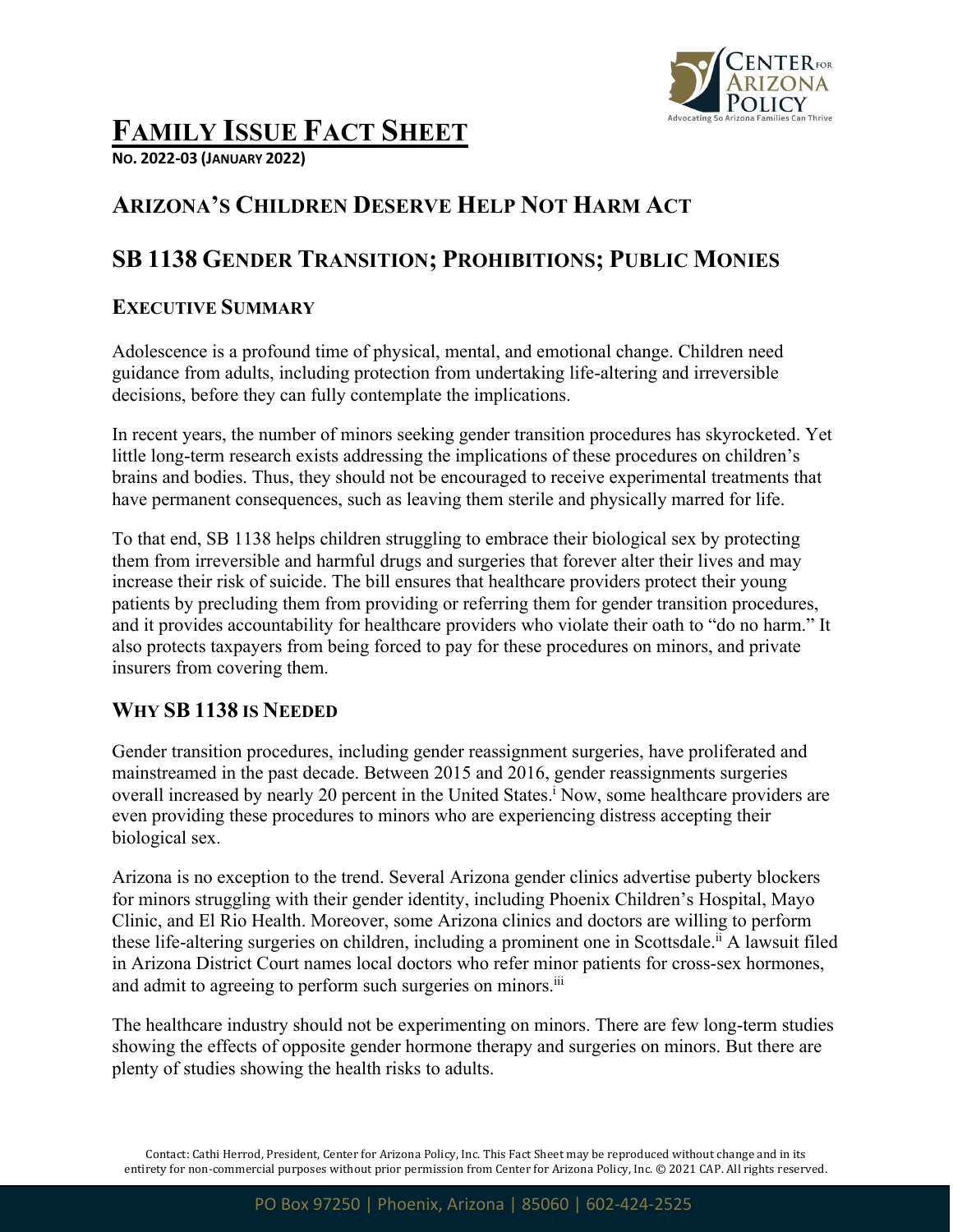

The health risks to adults for gender reassignment surgeries are alarming as they often irreparably alter or remove biologically healthy reproductive body parts. These surgeries include hysterectomy, genital reconstruction, and penial or breast implants.

There is also a panoply of non-genital gender reassignment surgeries that alter or remove biologically healthy and normal body parts. For biological women, procedures include a subcutaneous mastectomy, voice surgery, liposuction, lipofilling, and pectoral implants. For biological men, these procedures include augmentation mammoplasty, facial feminization surgery, liposuction, lipofilling, voice surgery, thyroid cartilage reduction, gluteal augmentation, and hair reconstruction.

The side effects of using cross-sex hormones in adults are well known. They include:<sup>iv</sup>

- Severe liver dysfunction,
- Coronary artery disease (including heart attacks)
- Cerebrovascular disease (including strokes)
- Hypertension
- Increased risk of breast and uterine cancers
- Irreversible infertility
- Thromboembolic disease (including blood clots)
- Gallstones

Given the side effects of cross-sex hormones in adults, the use of puberty blockers in adolescents would be likewise damaging. They are also unnecessary. Studies confirm at least 80 to 95 percent of children experiencing gender conflict grow comfortable with their biological gender during the course of growing up.<sup>v</sup> Yet, if they are placed on puberty blockers or subject to surgeries, their bodies will be fundamentally, and likely forever, changed.

#### **WHAT SB 1138 DOES**

SB 1138, known as the "Arizona's Children Deserve Help Not Harm Act," protects Arizona's adolescents in several ways.

First, the legislation prohibits health care professionals from providing, or referring minors for gender transition procedures. The legislation defines these acts as unprofessional conduct and violators are subject to discipline by their respective licensing boards.

Second, the legislation protects taxpayers from being forced to pay for gender transition procedures for minors, by prohibiting public moneys to be directly or indirectly used for gender transition procedures at health care facilities owned by the state, county, or local governments, or by health care professionals employed by the state, county, or local governments. In addition, the law prohibits the Arizona Health Care Cost Containment System from covering gender transition procedures for minors.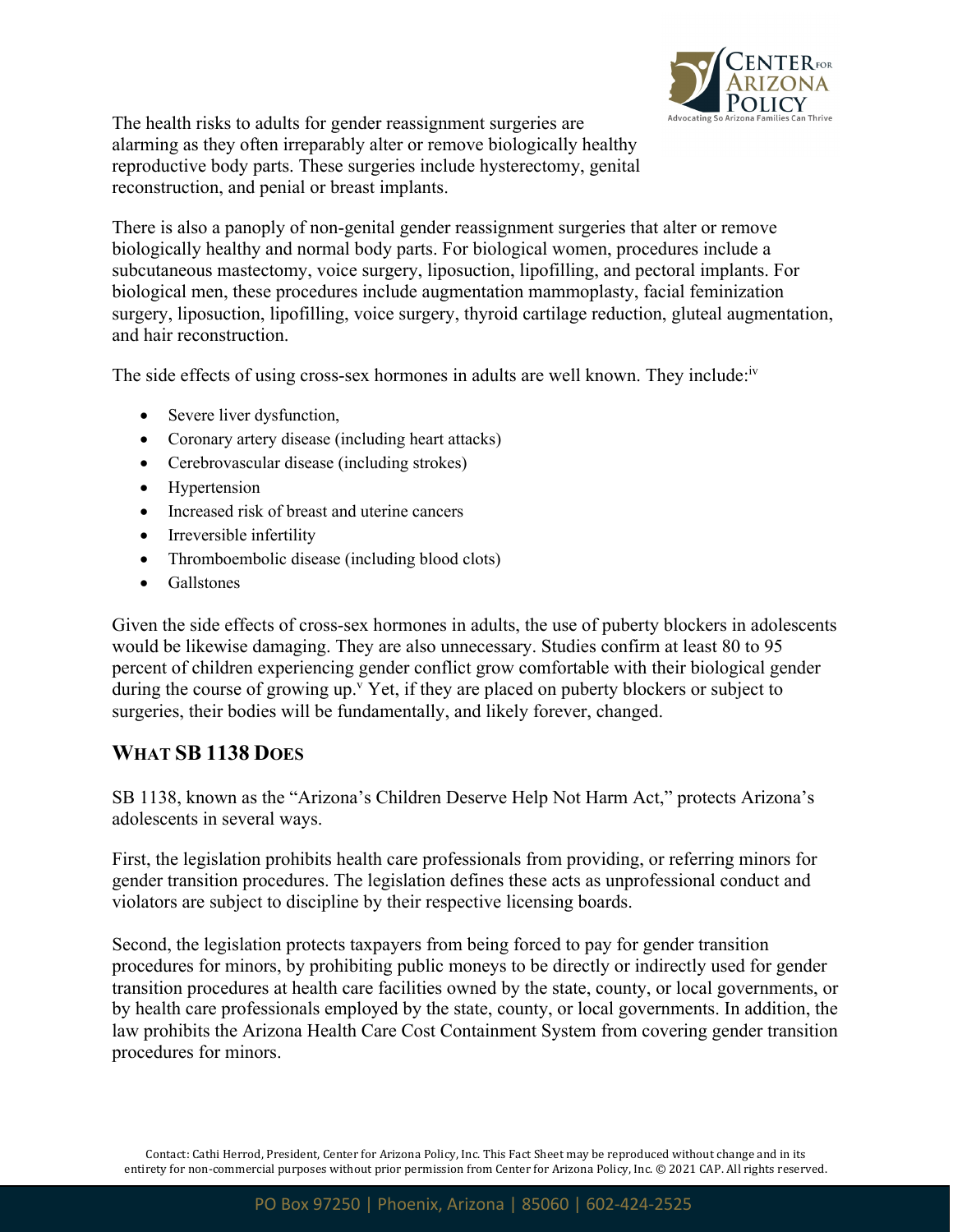

Third, the legislation requires that any health benefits plan in the state may not reimbursement for gender transition procedures for minors,

nor are they required to provide coverage for these procedures. Any

amount paid for gender transition procedures, or premiums for health care coverage that includes coverage for these procedures, are not tax-deductible.

Finally, the legislation provides a right of action and defense to individuals who experience an actual or threatened violation. Relief includes compensatory damages, injunctive relief, declaratory relief, or any other appropriate relief. The state attorney general can also bring an enforcement action against violators.

### **TALKING POINTS**

- **SB 1138 helps children struggling to embrace their biological sex by protecting them from irreversible and harmful drugs and surgery. Teens need real help, not harm.**
- **Minors cannot buy alcohol, cigarettes, vote, get a tattoo, or even buy cough syrup over the counter – they certainly cannot consent to a drastic decision with permanent consequences like an attempted gender transformation.**
- **Physicians and clinics in Arizona are already providing gender transition procedures. SB 1138 will protect our children from these experimental and dangerous acts.**
- **The best treatment for gender identity conflict has shown to be allowing adolescence to play out naturally. Studies have shown at least 80 to 95 percent of children experiencing gender conflict grow comfortable with their biological gender –** unless adults interfere by providing dangerous puberty blockers and cross-sex hormones.
- **Studies have shown that so-called "sex reassignment" surgery does not improve mental health or lower suicide rates among those struggling with gender identity conflict.** One major study in Sweden revealed that 10 to 15 years out, the suicide rate of those who had undergone sex reassignment surgery was 20 times that of comparable peers. It found those who undergo so-called "gender reassignment" surgery "have considerably higher risks for mortality, suicidal behavior, and psychiatric morbidity than the general population."<sup>vi</sup>

#### **CONCLUSION**

Arizona law should protect young people who struggle to embrace their biological sex, from irreversible surgeries and highly damaging treatments, during the sensitive years of adolescence. These children deserve help, not harm. Arizona should join many other states around the country in passing legislation that holds healthcare professionals accountable for caring ethically for our children.